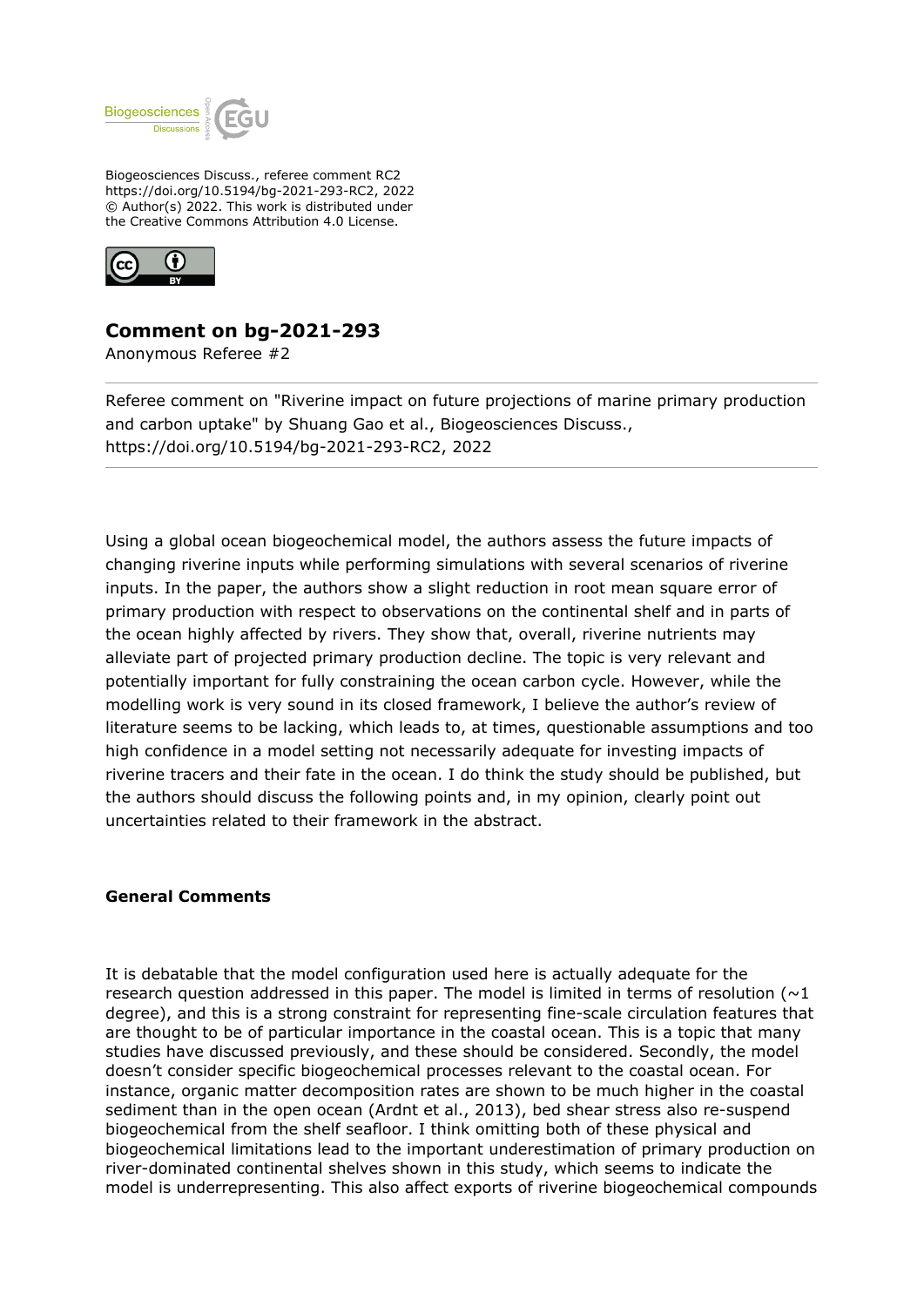to the open ocean, and thus this has very important consequences for the main outcomes presented in this study. The authors do mention these limitations briefly in the limitations section, but this should be considered omni-present in attempts to interpretate the results, and at the least mentioned in the abstract.

A second, perhaps less central point, but still relevant to the study, is that the authors spin-up their model to present day fluxes, whereas these are actually more strongly perturbed over the historical time period (Beusen et al., 2016), than what is projected in terms of their future changes. Since time-scales of the ocean carbon cycle are notably long, this historical perturbation could have important legacy effects propagating into the future, potentially enhancing the primary production more than is estimated here. This should, in my opinion, also be discussed in the limitations section.

### **Specific Comments:**

#### **Abstract**

L16 "With four riverine configurations: deactivated, fixed at a contemporary level, coupled to simulated freshwater runoff, and following four plausible future scenarios." Are only the nutrients (and if yes which ones) changing, or also carbon and alkalinity? This should be stated here.

L17 "The inclusion of riverine nutrients and carbon…" Those numbers are valid for contemporary I guess?

L20 "Riverine nutrient inputs alleviate nutrient limitation,…" Should be reformulated, since riverine nutrient inputs are unlikely alleviated nutrient limitation in general, but reduce (?) it in some regions (?).

#### **Introduction**

In general, there are very little citations in the introduction, and often the same ones are used repeatedly. There are some recent modeling studies of implications of riverine inputs in the ocean that would be very relevant for this study. These should, in my opinion, be considered in the introduction: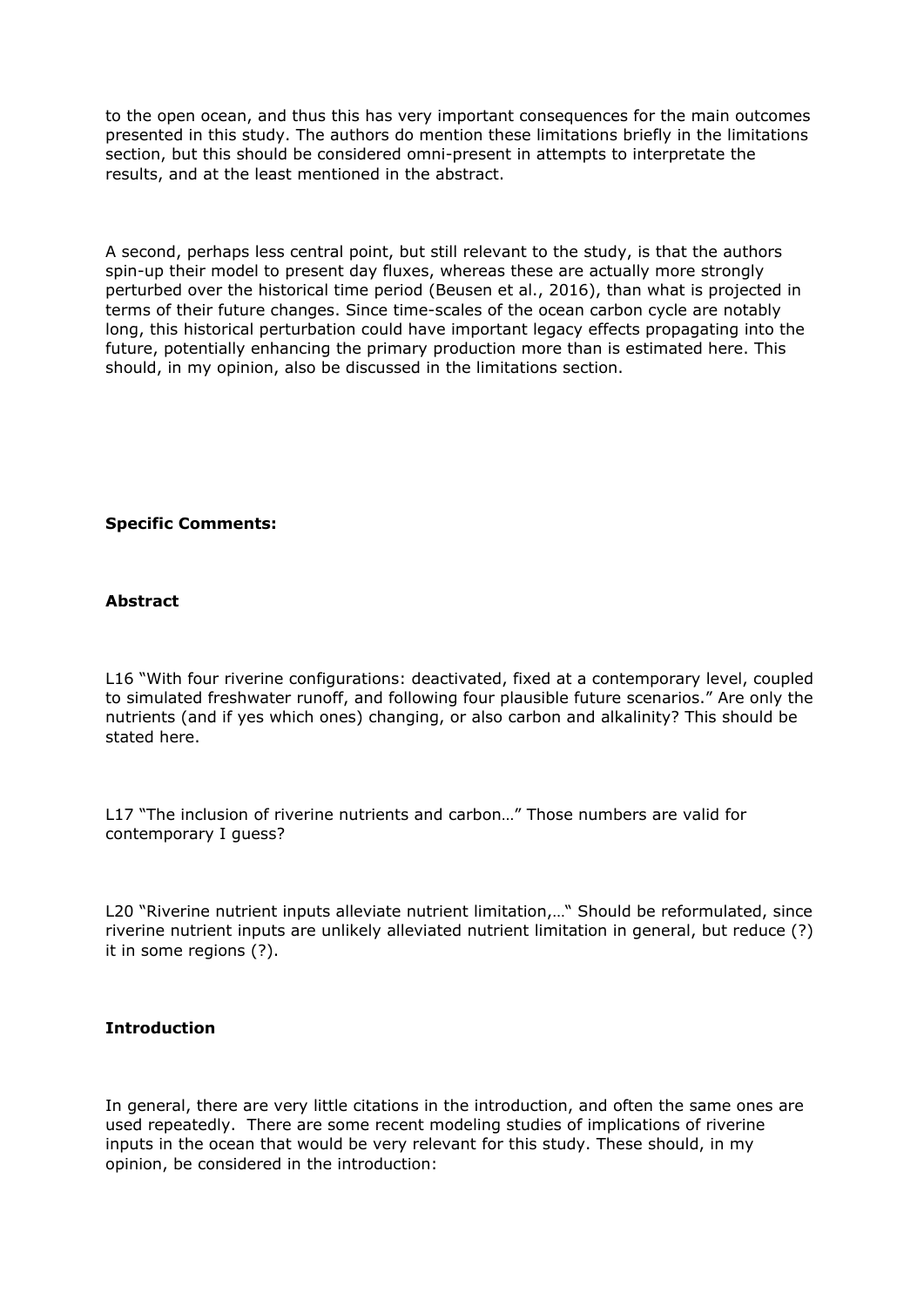Lacroix, F., Ilyina, T., Mathis, M., Laruelle, G. G., & Regnier, P. (2021). Historical increases in land-derived nutrient inputs may alleviate effects of a changing physical climate on the oceanic carbon cycle. Global Change Biology, 27, 5491– 5513. https://doi.org/10.1111/gcb.15822

Liu, X., Stock, C. A., Dunne, J. P., Lee, M., Shevliakova, E., Malyshev, S., & Milly, P. C. D. (2021). Simulated global coastal ecosystem responses to a half-century increase in river nitrogen loads. Geophysical Research Letters, 48, e2021GL094367. https://doi.org/10.1029/2021GL094367

I would furthermore suggest citing some regional-scale studies that investigate implications of riverine inputs on biogeochemistry of specific shelves, literature is abundant here. In addition, I would read and refer to the last 2-3 Global Carbon Budget studies for potential importance of riverine carbon fluxes for the ocean.

L25 "The large range of the riverine input across our four riverine 26 configurations does not transfer to a large uncertainty of the projected global PP and ocean C uptake…" In terms of global PP, one could argue this could be due to the representation of continental shelf in the model, which leads to heavily underestimated continental shelf PP.

L35 "Although riverine carbon only plays a minor role in the global carbon cycle, ..." Recent Global Carbon Budget publications disagree with this (Friedlingstein et al., 2021). If the higher estimates of outgassing of riverine carbon are true (up to 0.8 Pg C yr<sup>-1</sup>), they could potentially play a large role in explaining discrepancies between  $CO<sub>2</sub>$  estimates arising observation-based products and model-based results.

L44 Maybe add the more recent Beusen et al. (2016) estimates to this for the historical time period?

#### **Methods**

L118 "The riverine influx includes carbon, nitrogen and phosphorus, each in dissolved inorganic, dissolved organic, and particulate forms, as well as alkalinity (ALK), dissolved silicon and iron (Fe)." Are there specific ocean variables for terrestrial dissolved and particulate organic matter? If not how does not model deal with organic P-N-C ratios that differ from those of the Redfield ratio? This is an important point to clarify because high Cto-nutrient ratios are thought to be largely responsible for ocean outgassing.

L140 "Any remaining riverine organic matter is then added to its inorganic pool" This is not really clear. Is excess organic carbon is added to the DIC pool? If not I think this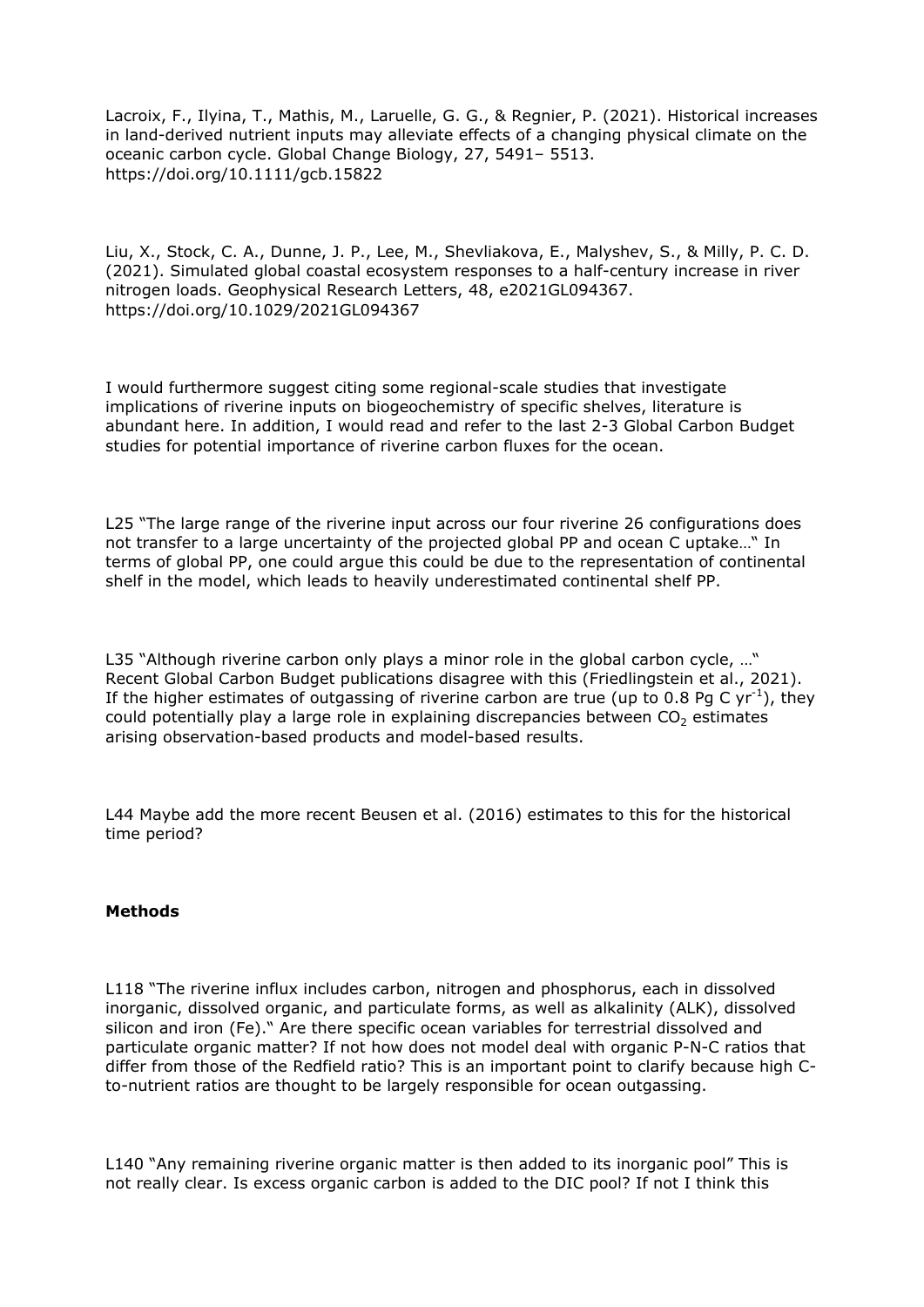might be the reason why river inputs cause a net sink in the model, and not source as is relatively well acknowledged (see e.g., Global Carbon Budget, 2021). Also keep in mind that organic carbon mineralization has a small effect on alkalinity (which I don't think would have a huge impact here).

Also, maybe more important here: are you assuming the large particulate fluxes (particulate P and N) from NEWS2 are organic? Because from my understanding, these can be inorganic (for P bedrock erosion, occluded etc..), and this would not at all be bioavailable in the coastal ocean.

L156 "REF: Reference run. Riverine nutrient and carbon supply is deactivated." Are there other sources of nutrients and carbon in the model? If riverine nutrients and carbon were the only inputs to the ocean model and their sediment loss is non-zero, I would expect all related variables to thrive to zero, which does not make a very interesting reference run. In the case there are other inputs, they should be given in numbers and explained.

L179-L185 In my opinion the authors don't need to specifically defend themselves on this particular point, at least not to this extent. I would consider shortening or removing.

#### **Results**

L198 "Although the total PP in FIX is still considerably lower than the satellite-based estimates, the inclusion of riverine nutrients and carbon does slightly improve the distribution of PP especially on continental margins (Figure 3), according to our areaweighted root mean square error (RMSE) analysis. "

Figure 3 really shows that a large part of the underestimation of PP is originating from the continental shelf, in particular regions of riverine inputs. The improvement is minor compared to the actual bias. In my opinion, this actually shows that the model underestimates the impacts of rivers on PP, which does have a strong implication for the conclusions of this paper, and should be assessed somehow.

Figure 4: It's a bit concerning to me that considering riverine inputs lead to a sink of carbon in the ocean. It is relatively well acknowledged that river inputs are thought to cause a source of carbon (e.g., Regnier et al., 2013; Resplandy et al., 2018). The reason for this is that carbon to nutrient ratio of the (bio-available) terrestrial inputs is larger than the Redfield ratio. I guess the fact that most particulate P and N is thrown in as dissolved inorganic species might be the explanation for this. How is the alkalinity to DIC ratio of riverine inputs constrained? Either way, either explain the reason for this or I would consider not discussing the CO2 flux for the "unperturbed" river simulation.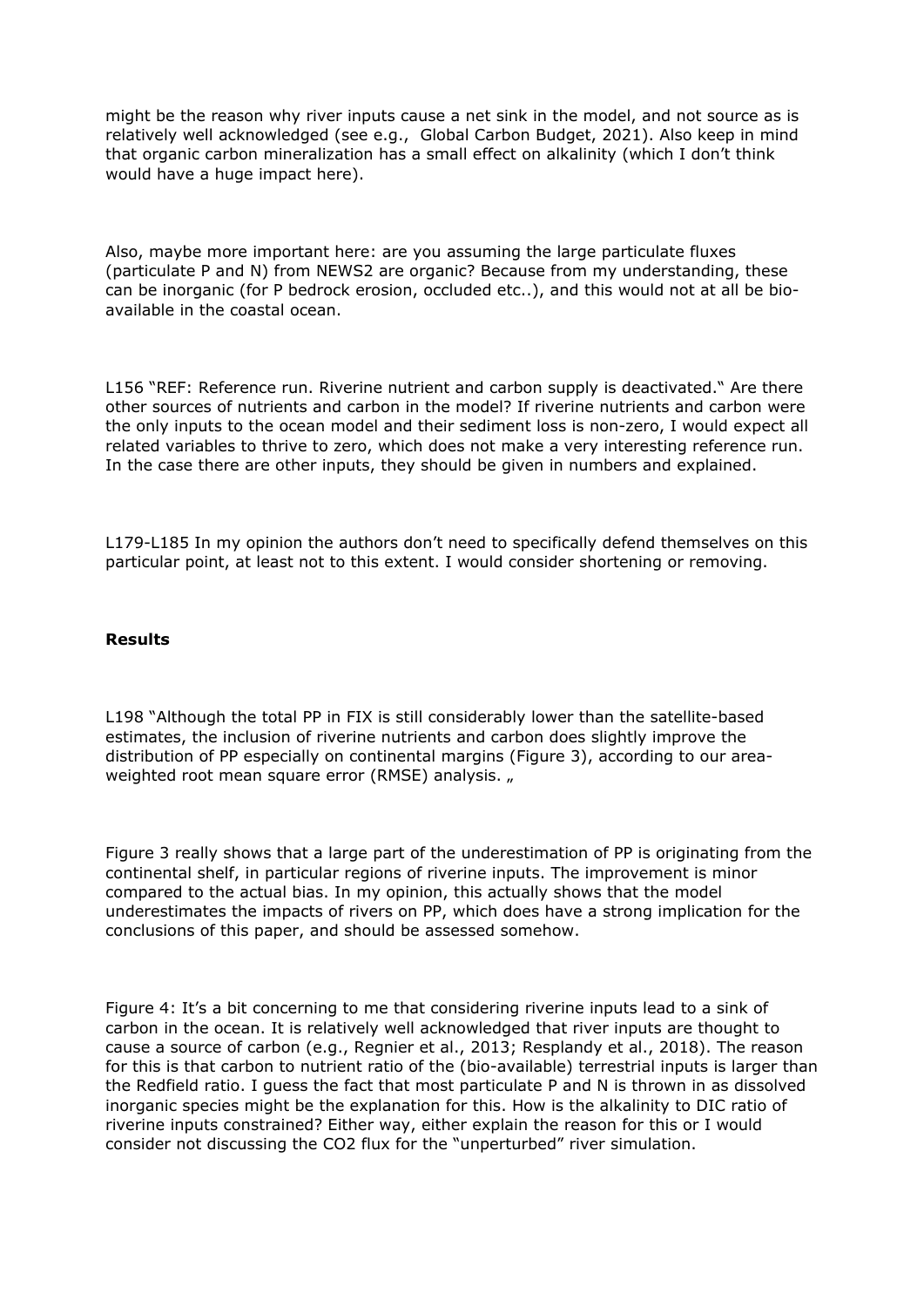L305 "Our experiments show that riverine nutrient inputs have a dominant role over the organic matter inputs in FIX, enhancing CO2 uptake along continental margins via sustaining PP in both historical and future time periods." This is however purely a consequence of the ratio of (bio-available) nutrients to organic matter that is added to the ocean, which as mentioned, I don't think is completely correct from a process-based perspective. In fact, I think most river-dominated shelves show C outgassing, see regional  $CO<sub>2</sub>$  fluxes from Chen and Borges (2009) or regional-based studies.

L337 "…do not transfer to large uncertainties in future global marine biogeochemistry projections in NorESM." Yes, but if you would have taken uncertainties related to the coastal ocean into account, through e.g. sensitivity analysis of sediment degradation, I wonder if the conclusions would be different here, I would assume so.

Minor edits

L22 "and thus lessen the projected future decline in PP by up to 0.6 PqC yr-1 22 (27.3%) globally depending on the riverine configuration." -> , globally,

L55 "Taking the advantage of the latest improvement of global" Remove "the".

L171 "By comparing FIX versus REF…" Add comma here.

L332 ". Therefore, it is worth exploring the merits of using GNS in future projections of marine biogeochemistry." Not really sure what is meant here.

Arndt S., B.B. Jørgensen, D.E. LaRowe, J.J. Middelburg, R.D. Pancost, P. Regnier,Quantifying the degradation of organic matter in marine sediments: A review and synthesis,Earth-Science Reviews, Volume 123, 2013, Pages 53-86, ISSN 0012-8252, https://doi.org/10.1016/j.earscirev.2013.02.008.

Beusen, A. H. W., Bouwman, A. F., Van Beek, L. P. H., Mogollón, J. M., and Middelburg, J. J.: Global riverine N and P transport to ocean increased during the 20th century despite increased retention along the aquatic continuum, Biogeosciences, 13, 2441–2451, https://doi.org/10.5194/bg-13-2441-2016, 2016.